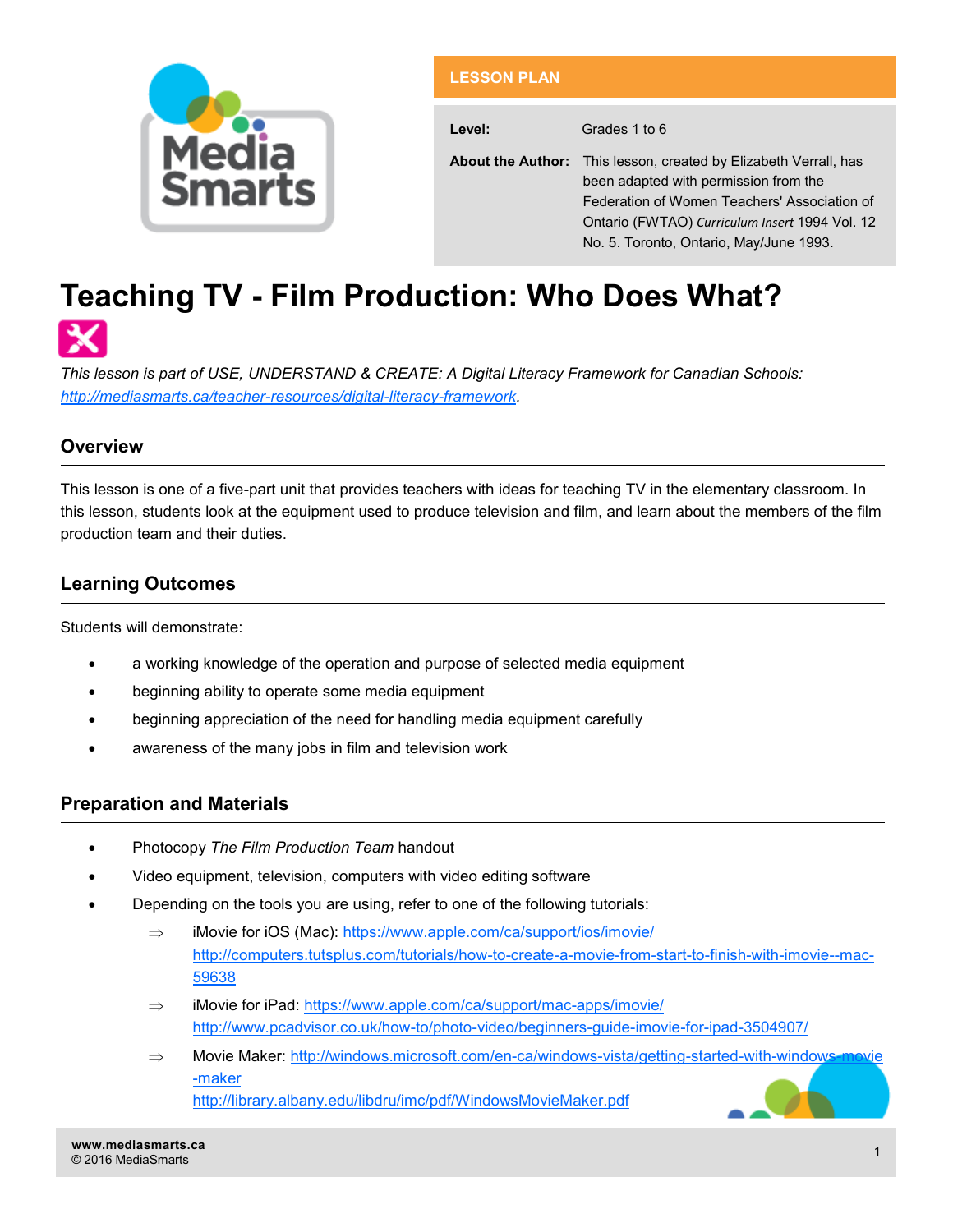### **Procedure**

#### **Introduction**

The key idea of this lesson is to reinforce that a number of different individuals and a variety of equipment are involved in making television products. People have specific jobs and use specific tools on every TV show.

In this lesson, students will learn about these jobs and tools by producing a television show.

The following activities help students become aware of the many people behind film and television productions:

 *The Film Production Team* handout is a good starting point for students to discuss the film and television industry.

#### **Out of School Experience**

- If possible, arrange for a tour of a local TV station.
- Go prepared with a purpose, and specific questions you want answers to.
- Follow up with extensive discussion. Small groups can make a diagram of a stage set, including equipment and people.

#### **Looking at the Credits**

View the credits at the end of a program. Count the credits. Identify some of the TV roles from the credits.

#### **Experts**

- To help students understand the equipment that's used in film and television, arrange for a visit from a professional to demonstrate and explain a piece of equipment.
- Allow students to experiment under supervision, become expert and demonstrate to others the use of TV equipment.

#### **At the Library**

 Research roles and equipment. Contribute a page about a role or piece of equipment for a cooperative picture dictionary or file.

#### **Make a Video**

 Using video cameras or other devices (such as phones or tablets) with video capability, have students film an event or occasion at the school, such as an assembly, a school play or participation in a nationwide event.

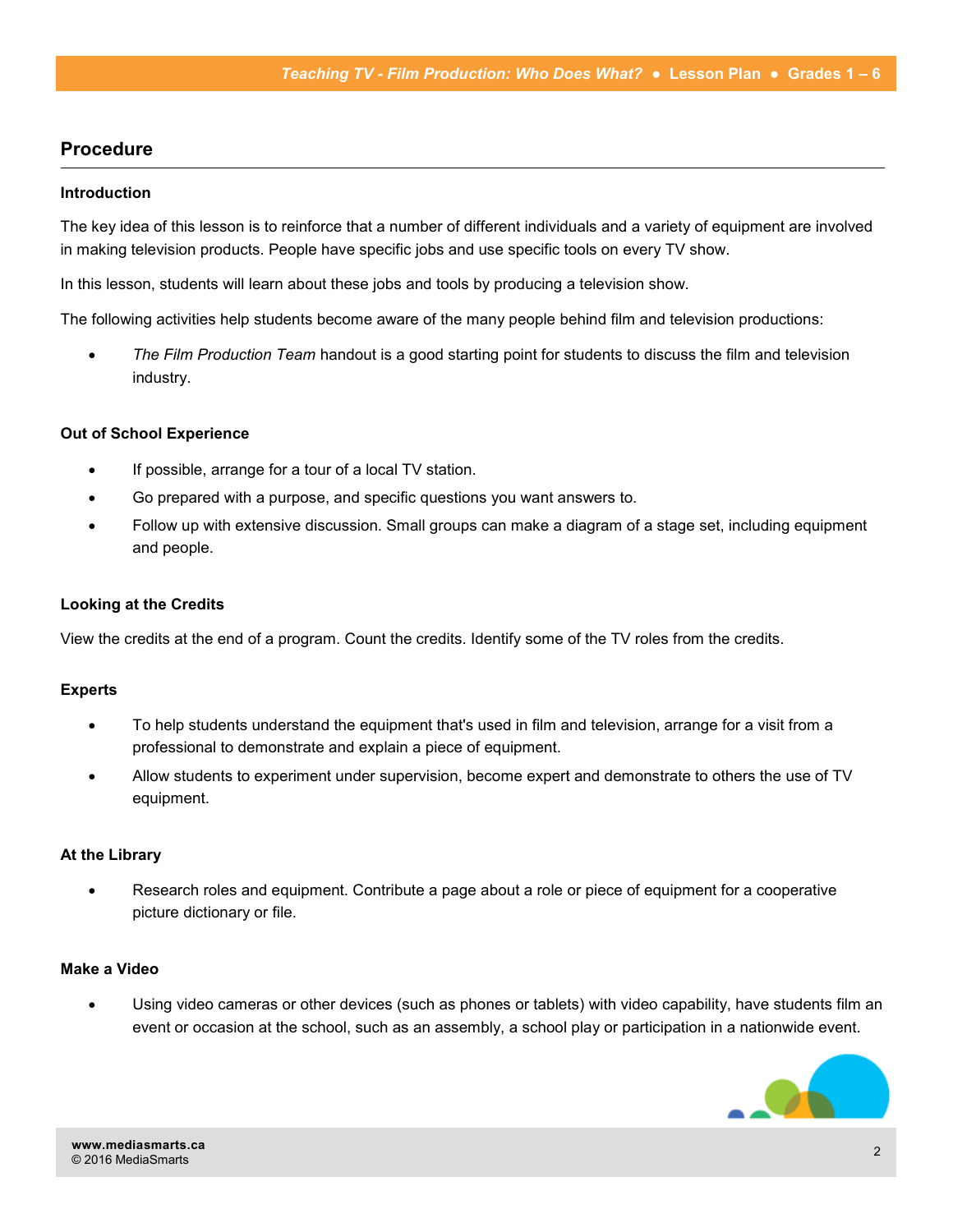- Prior to filming, assemble materials, create a rough schedule and rehearse so everyone knows what will take place.
- After completion students write accompanying narrative.
- Edit the student video into a finished product with editing software (see Preparation and Materials). Depending on your students' age and ability you may have students complete this task.
- Show finished product to rest of the school.

#### **Evaluation**

Evaluation can be based on explanations of the more obvious TV production roles; explanations of the more obvious pieces of TV equipment; predictions about the type of equipment needed for a TV production; participation in a role or task.

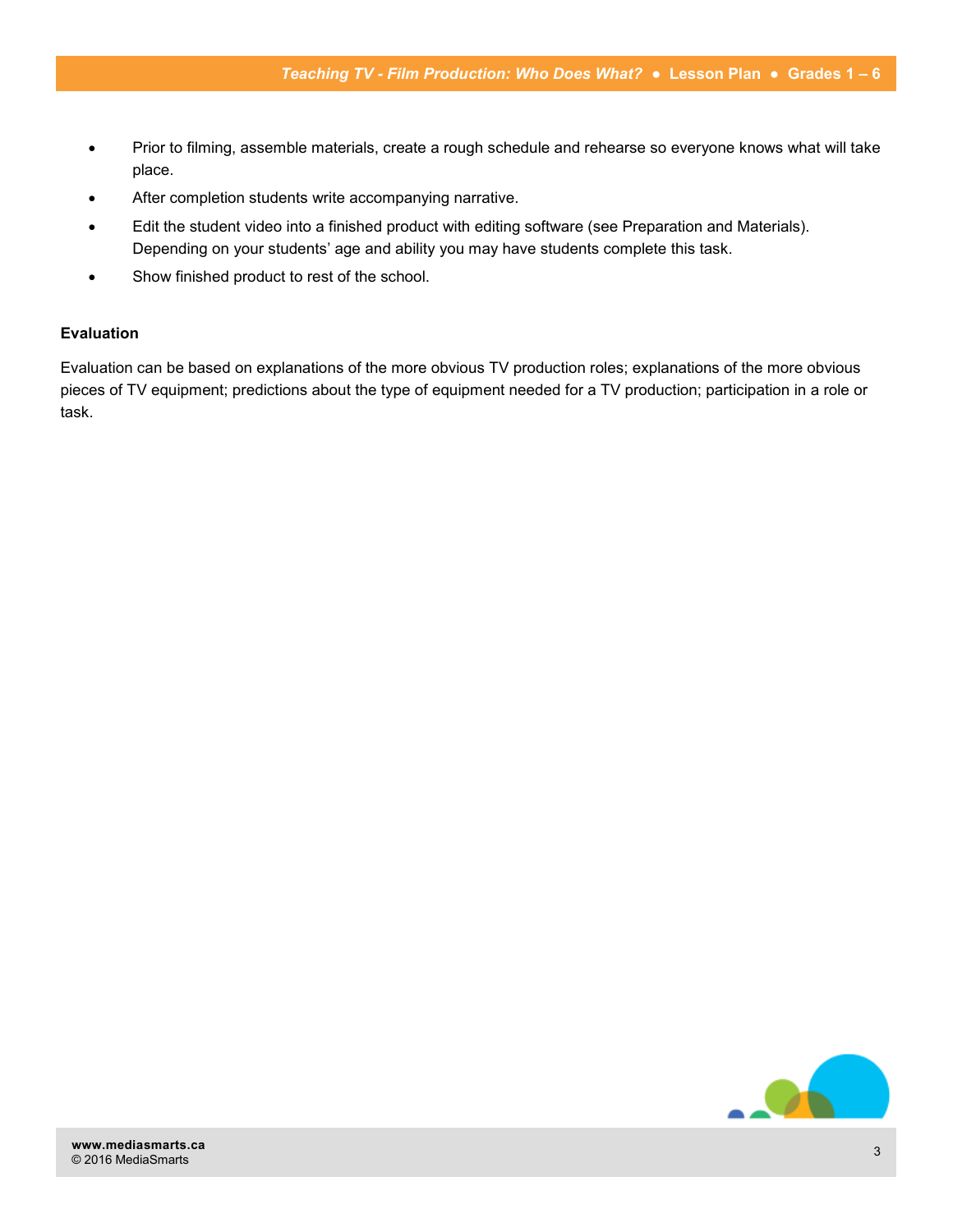## **The Film Production Team**

It takes a huge number of people to put together a feature or documentary film or a television show. From the director down to the best boy, everyone has an important role to play. Let's take a look at the film production team.

#### **Pre-Production**



- **The Writer** writes the script, commentary and dialogue.
- **The Producer** raises the money and is responsible for the overall production.

#### **Production**

- **The Director** interprets the script or proposal into film, and directs actors and production crew through the production manager and assistant director.
- **The Cinematographer** (or Director of Photography) sets up shots according to the wishes of the director
- **The Production Manager** draws up the budgets and schedules, and manages them for the duration of the shoot.
- **The Assistant Director** maintains order on the set, and makes sure actors are present when needed.
- **The Line Producer** coordinates all financial and scheduling aspects of the shooting phase of the production.
- **The Composer** composes the theme and music for the film.
- **The Narrator** is the off-camera voice of the film.
- **The Assistant Camera** sets up the camera, keeps it clean, loads film, operates the clapper board and keeps the camera report sheet.
- **The Gaffer** places the lights where directed.
- **The Best Boy** assists the Gaffer and positions the cables.
- **The Grip** moves equipment, builds scaffold, lays track.
- **The Boom Operator** manoeuvers microphones.
- **The Sound Recorder** records sounds and directs the boom operator.